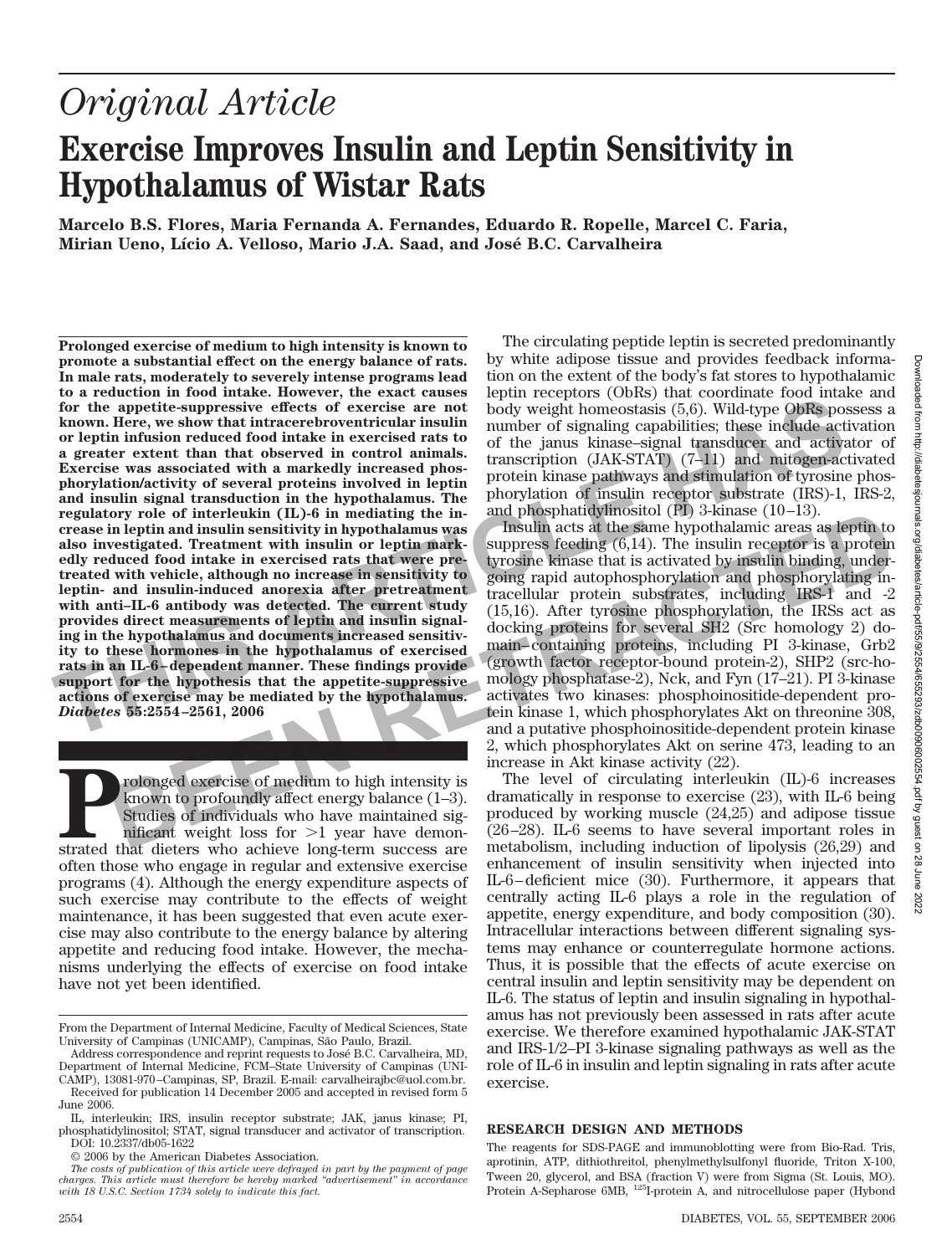ECL, 0.45 μm) were from Amersham Pharmacia Biotech (Buckinghamshire, U.K.). Sodium amobarbital (Amytal) and human recombinant insulin (Humulin R) were from Eli Lilly (Indianapolis, IN). Leptin was from Calbiochem (San Diego, CA). Ketamine hydrochloride was from Cristália (Itapira, Brazil). Antibodies to insulin receptor, IRS-1, IRS-2, Akt, JAK2, ObR, SOCS3 (suppressor of cytokine signaling 3), PTP1b (protein-tyrosine phosphatase 1b), STAT3, and IL-6 were purchased from Santa Cruz Biotechnology (Santa Cruz, CA). The Akt phosphoserine 473–specific and phosphothreonine 308–specific antibodies and the STAT3 phosphotyrosine 705–specific antibody were from New England Biolabs (Beverly, MA), and the antibody to the p85 subunit of PI 3-kinase was from Upstate Biotechnology (Lake Placid, NY). Routine reagents were purchased from Sigma, unless otherwise specified.

**Animals and surgical procedure.** Male Wistar rats (200–250 g) from the University of Campinas Central Animal Breeding Center were used in the experiments. All experiments involving animals were in accordance with the guidelines of the Brazilian College for Animal Experimentation (COBEA) and were approved by the ethics committee at the University of Campinas. Rats were maintained on a 12-h light/dark cycle and were provided free access to water and standard rodent chow before the exercise; they were randomly assigned to one of two groups: those exercised for 6 h or control rats. After an overnight fast, the rats were anesthetized with ketamine hydrochloride plus diazepan and positioned on a Stoelting stereotaxic apparatus. At 10 days before the exercise protocol, the catheter was implanted into the third ventricle as previously described (10). After a 1-week recovery period, catheter placement was confirmed by a positive drinking response after administration of angiotensin II (40 ng per  $2 \mu$ ), and animals that did not drink 5 ml of water within 15 min after treatment were not included in the experiment.

**Exercise protocol.** Rats were acclimated to swimming for 10 min per day for 2 days. The swimming protocol was performed as previously described (31). The rats swam in groups of three in plastic barrels 45 cm in diameter that were filled to a depth of 50 cm, and the water temperature was maintained at 34–35°C. Animals performed two 3-h exercise bouts separated by one 45-min rest period.

**Treatments and measurement of food intake.** After the last bout of exercise, animals were injected (2-µl bolus injection i.c.v.) with either vehicle, insulin (Eli Lilly), or leptin (rat leptin from National Institutes of Health) at the doses indicated. Thereafter, standard chow was given, and food intake was determined by measuring the difference between the weight of chow given and the weight of chow at the end of a 12-h period. Similar studies were carried out after the last bout of exercise in rats that were initially intracerebroventricularly injected with anti–IL-6 (rabbit anti–IL-6 at the doses indicated; Santa Cruz Biotechnology) or vehicle and then, after 30 min, with insulin or leptin. In preliminary experiments, we determined plasma glucose levels in animals that received intracerebroventricular insulin infusion. Plasma glucose was not altered by third ventricle insulin or saline microinjection. **EXERCIST THE CONSULTER CONTROLLER CONTROLLER CONTROLLER CONTROLLER CONTROLLER CONTROLLER CONTROLLER CONTROLLER CONTROLLER CONTROLLER CONTROLLER CONTROLLER CONTROLLER CONTROLLER CONTROLLER CONTROLLER CONTROLLER CONTROLLER** that were initiant<br>it anti-IL-6 at<br>then, after 30<br>determined plate<br>icular insulin

**Western blot analysis.** Immediately after the last exercise bout, animals were treated with vehicle, insulin, or leptin, according to the protocols described in the preceding section, and then they were decapitated, and the hypothalami were removed at the time points indicated. The hypothalami were minced coarsely and homogenized immediately in solubilization buffer containing 100 mmol/l Tris (pH 7.6), 1% Triton X-100, 150 mmol/l NaCl, 0.1 mg aprotinin, 35 mg/ml phenylmethylsulfonyl fluoride, 10 mmol/l  $\text{Na}_3\text{VO}_4$ , 100 mmol/l NaF, 10 mmol/l Na<sub>4</sub>P<sub>2</sub>O<sub>7</sub>, and 4 mmol/l EDTA, using a polytron PTA 20S generator (Model PT 10/35; Brinkmann Instruments, Westbury, NY) operated at maximum speed for 30 s and clarified by centrifugation. Equal amounts of protein were used for immunoprecipitation followed by Western blot analysis with the indicated antibodies and 125I-protein A. 125I-protein A bound to anti-peptide antibodies was detected by autoradiography, using preflashed Kodak XAR film (Eastman Kodak, Rochester, NY) with Cronex Lightning Plus intensifying screens (DuPont, Wilmington, DE) at  $-80^{\circ}$ C for 12–48 h. Band intensities were quantitated by optical densitometry (Scion Image software; ScionCorp, Frederick, MD) of the developed autoradiographs.

**PI 3-kinase assay.** Aliquots of supernatants containing equal amounts of protein were incubated overnight at 4°C, using antibodies against IRS-1 or -2, and the immunocomplexes were precipitated with a 50% solution of protein A-Sepharose 6MB. In vitro PI 3-kinase assays were performed as previously described  $(17)$ . The <sup>32</sup>P-labeled 3-P-PI was quantitated using Scion Image software.

**Statistical analysis.** Where appropriate, the results are expressed as the means  $\pm$  SE accompanied by the indicated number of rats used in experiments. Comparisons among groups were performed using parametric twoway ANOVA, where  $F$  ratios were significant; further comparisons were performed using the Bonferroni test.



**FIG. 1. Physiological characteristics of control and exercised rats. Effects of exercise on plasma glucose concentration (mmol/l) (***A***), plasma insulin concentration (pmol/l) (***B***), and plasma leptin concentration (ng/ml) (***C***). Data are the means**  $\pm$  **SE,**  $n = 6$  **animals per group.**  $*P < 0.01$  vs. control.  $\Box$ , control: insulin i.c.v.;  $\odot$ , control: leptin i.c.v.;  $\blacksquare$ **, exercise: insulin i.c.v.;**  $\lozenge$ , exercise: leptin i.c.v.

#### **RESULTS**

Α  $5.0$ 4.5 4.0

(mmol/L)  $3.5$  $3.0$  $2.5$ 

Glucose  $2.0$ 1.5  $1.0$  $0.5$  $0.0$ 

В 350

300

**Physiological parameters measured in basal conditions after 6 h of exercise.** The plasma glucose level was lower in the exercised group compared with the control group (3.39 vs. 4.41 mmol/l, respectively) (Fig. 1*A*), and the insulin levels were also lower (93.6 vs. 187.2 pmol/l) (Fig. 1*B*). Exercise did not, however, reduce plasma leptin (2.1 vs. 2.4 ng/ml) (Fig. 1*C*). As shown in Figs. 1*B* and *C*, insulinemia and leptinemia were not altered by third ventricle microinjection of insulin or leptin.

**Intracerebroventricular leptin reduces food intake and activates the hypothalamic JAK-STAT pathway in exercised rats to a greater extent than in control animals.** The effect of leptin  $(5, 10, \text{ and } 20 \mu \text{g})$ , or its vehicle, on the control of food intake was studied by measuring the total food intake for 12 h after a session of exercise and a single intracerebroventricular injection of leptin or its vehicle. Leptin induced reductions in the 12-h food intake in both exercised and control rats in a concentration-dependent manner. In the exercised rats, leptin  $(5, 10, \text{ and } 20 \mu \text{g})$  reduced food intake by 38.5, 44.6, and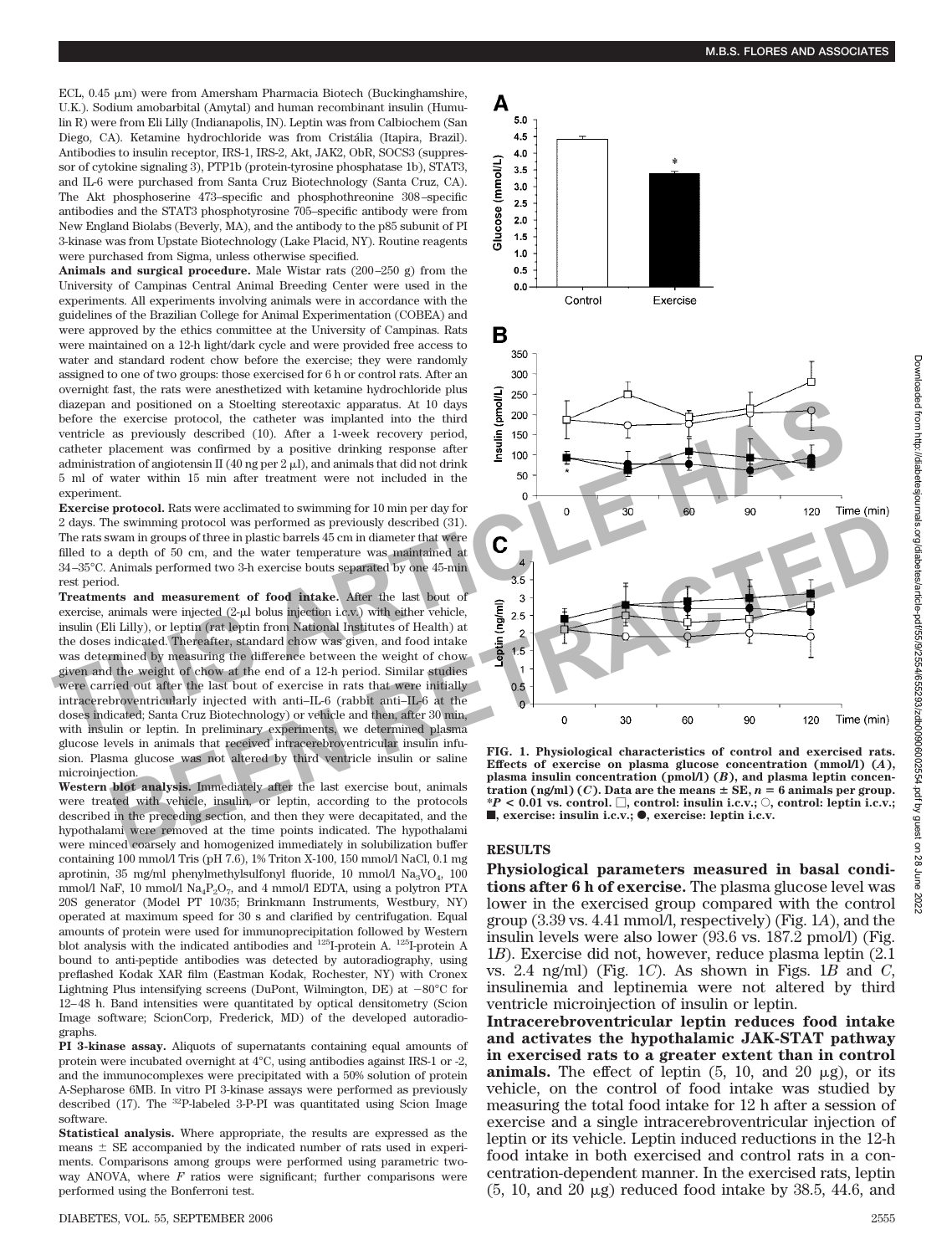

**FIG. 2. Leptin inhibition of the 12-h cumulative food intake and leptin signaling in the hypothalamus of control and exercised rats. Vehicle** ( $\equiv$ ) or leptin ( $\pm$ ) was injected intracerebroventricularly after a 6-h<br>
session of exercise, and rats were immediately exposed to food for<br>
12 h, Data are the means  $\pm$  SE of 8-14 animals per group (A). At 15 min<br>
af 12 h. Data are the means  $\pm$  SE of 8-14 animals per group  $(A)$ . At 15 min **after the infusion, tissue extracts were immunoprecipitated (IP) with anti-ObR and anti-JAK2 and immunoblotted (IB) with anti-phosphotyrosine antibody (pY) (***B* **and** *C***,** *upper panels***). Whole-tissue extracts were immunoblotted with pSTAT3 antibody (***D***,** *upper panel***). Stripped membranes were reblotted with anti-ObR, anti-JAK2, and anti-STAT3 antibodies (***B***–***D***,** *lower panels***). The results of scanning densitometry were expressed as arbitrary units. Columns and bars represent the** means  $\pm$  SE,  $n = 8$  animals per group. \**P* < 0.05, leptin control vs. leptin exercise;  $#P < 0.05$ , leptin control vs. control.  $\Box$ , control;  $\blacksquare$ , **exercise.**

46.4%, respectively, whereas in the control group, these doses induced reductions of 15.7, 23.2, and 31.2%, indicating that leptin was much more effective in exercised rats (Fig. 2*A*).

To determine the effects of exercise on the early steps of the leptin signaling pathway, a dose of  $10 \mu$ g was administered and the ObR and JAK2 tyrosine phosphorylation was assessed in the hypothalamus of exercised and control rats. Immunoprecipitation and Western blotting of hypothalamic extracts were performed using anti-ObR, anti-JAK2, and anti-phosphotyrosine antibodies. Leptin induced increases in ObR and JAK2 tyrosine phosphorylation levels in hypothalami from both control and exercised rats. In the exercised animals, leptin increased ObR and JAK2 tyrosine phosphorylation by 6.0- and 4.7-fold, respectively, compared with 2.1- and 2.7-fold increases in the hypothalami from control rats, representing increases in ObR tyrosine phosphorylation of 4.7- and 2.2-fold, respectively (Fig. 2*B* and *C*, *upper panels*). The same membranes used to detect tyrosine phosphorylation of



Downloaded from http://diabetesjournals.org/diabetes/article-pdf/55/9/2554/655293/zdb00906002554.pdf by guest on 28 June 2022

 $\overline{28}$ June 2022

**FIG. 3. Leptin signaling in the hypothalamus of control and exercised rats. Hypothalamus extracts from rats injected with vehicle () or leptin () were prepared as described in RESEARCH DESIGN AND METHODS. At 5 min after the infusion tissue, extracts were immunoprecipitated (IP) with anti–IRS-1 and anti–IRS-2 antibodies and immunoblotted (IB) with anti-phosphotyrosine (pY) (***A* **and** *C***,** *upper panels***), anti–PI 3-kinase (***A* **and** *C***,** *middle panels***), anti–IRS-1, and anti–IRS-2 antibodies (***A* **and** *C***,** *lower panels***). PI 3-kinase assays were performed as described. Fluorographs show the silica thin-layer chromatography plates of IRS-1– or IRS-2–associated PI 3-kinase activity (***B* **and** *D***). The results of scanning densitometry were expressed as arbitrary units.** Columns and bars represent the means  $\pm$  SE,  $n = 6$  animals per group.  $*P < 0.05$ , leptin control vs. leptin exercise.  $\Box$ , control;  $\blacksquare$ , exercise. **PIP, the migration position of PI 3–phosphate.**

ObR and JAK2 were reblotted with ObR and JAK2 antibodies, and, as expected, there were no changes in ObR and JAK2 protein expression (Fig. 2*B* and *C*, *lower panels*). Hypothalamic extracts from exercised and control rats that were stimulated with leptin  $(10 \mu g)$  were lysed and the proteins separated by SDS-PAGE gel and blotted with pSTAT3 antibodies. In the hypothalami from exercised animals, leptin increased STAT3 tyrosine phosphorylation by 5.3-fold compared with 2.4-fold increases in the hypothalami from control rats, representing 3.2-fold increases in STAT3 tyrosine phosphorylation (Fig. 2*D*, *upper panel*). No changes were observed in STAT3 protein expression (Fig. 2*D*, *lower panel*).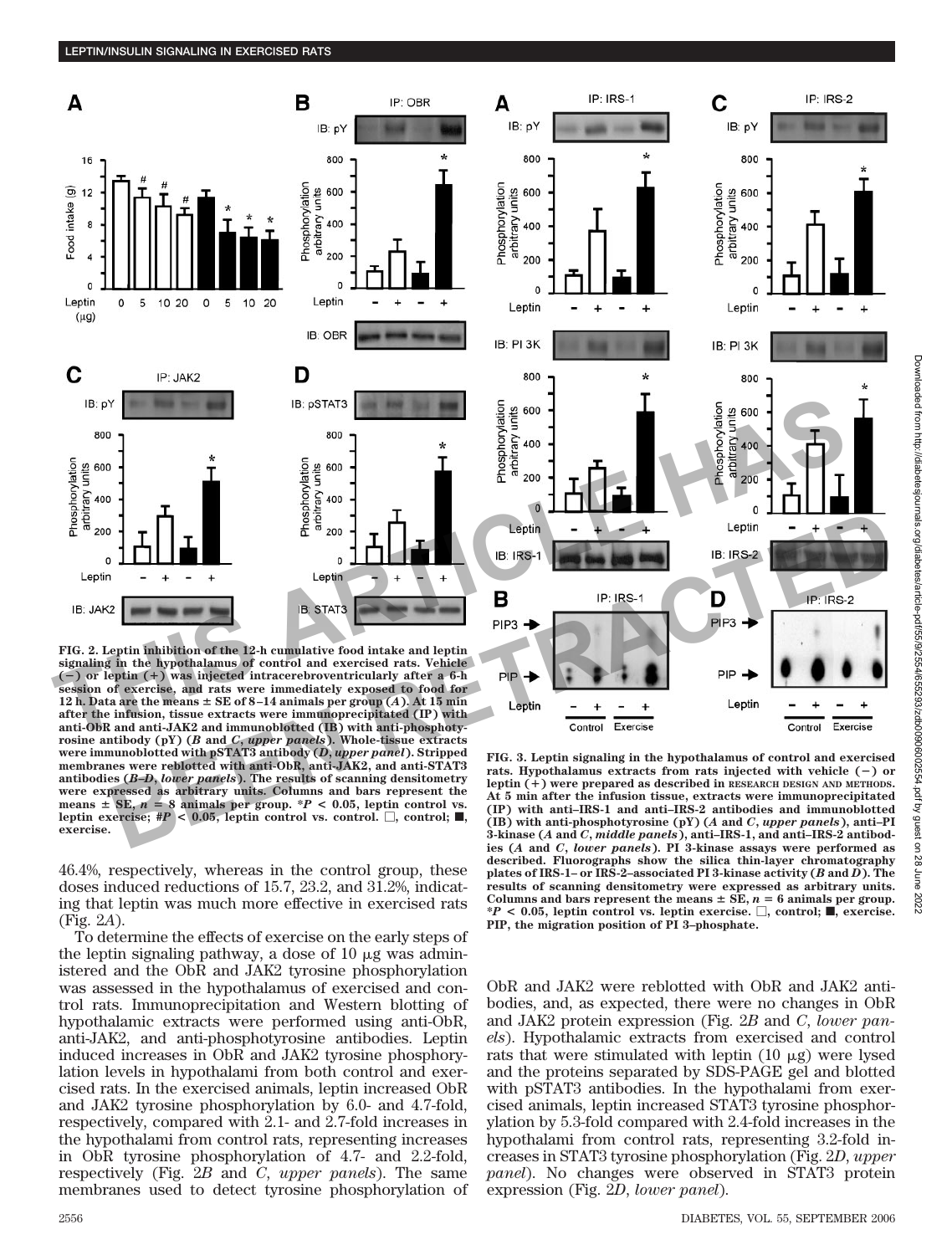

**FIG. 4. Insulin inhibition of 12-h cumulative food intake and insulin signaling in the hypothalami of control and exercised rats. Vehicle or insulin was injected intracerebroventricularly after a session of 6-h exercise, and rats were immediately exposed to food for 12 h. Data are the means SE of 8 –14 animals per group (***A***). At 15 min after the infusion, tissue extracts were immunoprecipitated (IP) with anti–insulin receptor antibody and immunoblotted (IB) with anti-phosphotyrosine antibody (pY) (***B***,** *upper panel***) and anti–insulin receptor antibody (***B***,** *lower panel***). Tissue extracts were also immunoprecipitated with anti–IRS-1 and anti–IRS-2 antibodies and immunoblotted with anti-phosphotyrosine (***C* **and** *D***,** *upper* panels), anti-PI 3-kinase (C and D, middle panels), or anti-IRS-1 or anti-IRS-2 antibodies (C and D, lower panels). The results of scanning **densitometry were expressed as arbitrary units. Columns and bars represent the means SE,** *n* - **6 animals per group. \****P* **< 0.05, insulin control vs. insulin exercise;**  $#P < 0.05$ **, insulin control vs. control.**  $\Box$ **, control;**  $\Box$ **, exercise. BERECULAR CONFERENCE ASSAULTED**<br> **BERCEL ASSAULTED**<br> **BERCE ASSAULTED**<br> **BERCE ASSAULTED**<br> **BERCE ASSAULTED**<br> **BERCE ASSAULTED**<br> **BERCE ASSAULTED**<br> **BERCE ASSAULTED**<br> **ETRACTED**<br> **ETRACTED**<br> **ETRACTED**<br> **ETRACTED**<br> **ETRA R**

**Intracerebroventricular leptin activates the hypotha lamic IRSs–PI 3-kinase pathway in exercised rats to a greater extent than in control animals.** Immunoprecipitation and Western blotting of hypothalamic extracts were performed using anti–IRS-1, anti–IRS-2, and antiphosphotyrosine antibodies. Leptin  $(10 \mu g)$  induced increases in IRS-1/2 tyrosine phosphorylation levels in hypothalami from both control and exercised rats. In the exercised animals, leptin increased IRS-1 and -2 tyrosine phosphorylation by 5.8- and 5.6-fold, respectively, compared with 3.4- and 3.8-fold increases in the hypothalami from control rats, representing increases in IRS-1 and -2 tyrosine phosphorylation of 2.0- and 1.6-fold, respectively (Fig. 3*A* and *C*, *upper panels*).

The same membranes used to detect tyrosine phosphorylation of IRS-1 and -2 were reblotted with antibodies against the p85 subunit of PI 3-kinase. The PI 3-kinase association with IRS-1 and -2 paralleled the changes in the phosphorylation of these proteins (Fig. 3*A* and *C*, *middle panels*). There were no changes in IRS-1 and -2 protein expressions (Fig. 3*A* and *C*, *lower panels*). To determine whether there was PI 3-kinase activity in IRS-1 and -2 immunoprecipitates, hypothalami were prepared and immunoprecipitated with anti–IRS-1 or anti–IRS-2 antibodies from both control and exercised rats. After treatment with leptin, there was an increase in PI 3-kinase activity associated with IRS-1 and -2. In the exercised animals, leptin

DIABETES, VOL. 55, SEPTEMBER 2006 2557

increased PI 3-kinase activity associated with IRS-1 and -2 by 5.5- and 5.2-fold, respectively, compared with 2.4- and 3.8-fold increases in the hypothalami from control rats, representing increases in PI 3-kinase activity associated with IRS-1 and -2 of 2.0- and 1.6- fold, respectively (Fig. 3*B* and *D*).

**Intracerebroventricular insulin reduces food intake and activates the hypothalamic IRS-1/2–PI 3-kinase pathway in exercised rats to a greater extent than in control animals.** The effect of insulin, or its vehicle, on the control of food intake was studied by measuring total food intake for 12 h after a session of exercise and a single intracerebroventricular injection of insulin or its vehicle. Insulin induced reductions in 12-h food intake in both exercised and control rats in a concentration-dependent manner. In the exercised animals, insulin (5, 10, and 20 mU) reduced food intake by 46.4, 49.1, and 63.3%, respectively, whereas in the control group, these doses induced reductions of 29.2, 27.7, and 47.9%, indicating that insulin was much more effective in exercised rats (Fig. 4*A*).

To determine the effects of exercise on the early steps of the insulin signaling pathway, insulin receptor, IRS-1, and IRS-2 tyrosine phosphorylation was assessed in the hypothalamus of trained and control rats. Immunoprecipitation and Western blotting of hypothalamic extracts were performed using anti–insulin receptor, anti–IRS-1, anti–IRS-2, and anti-phosphotyrosine antibodies. Insulin (10 mU) in-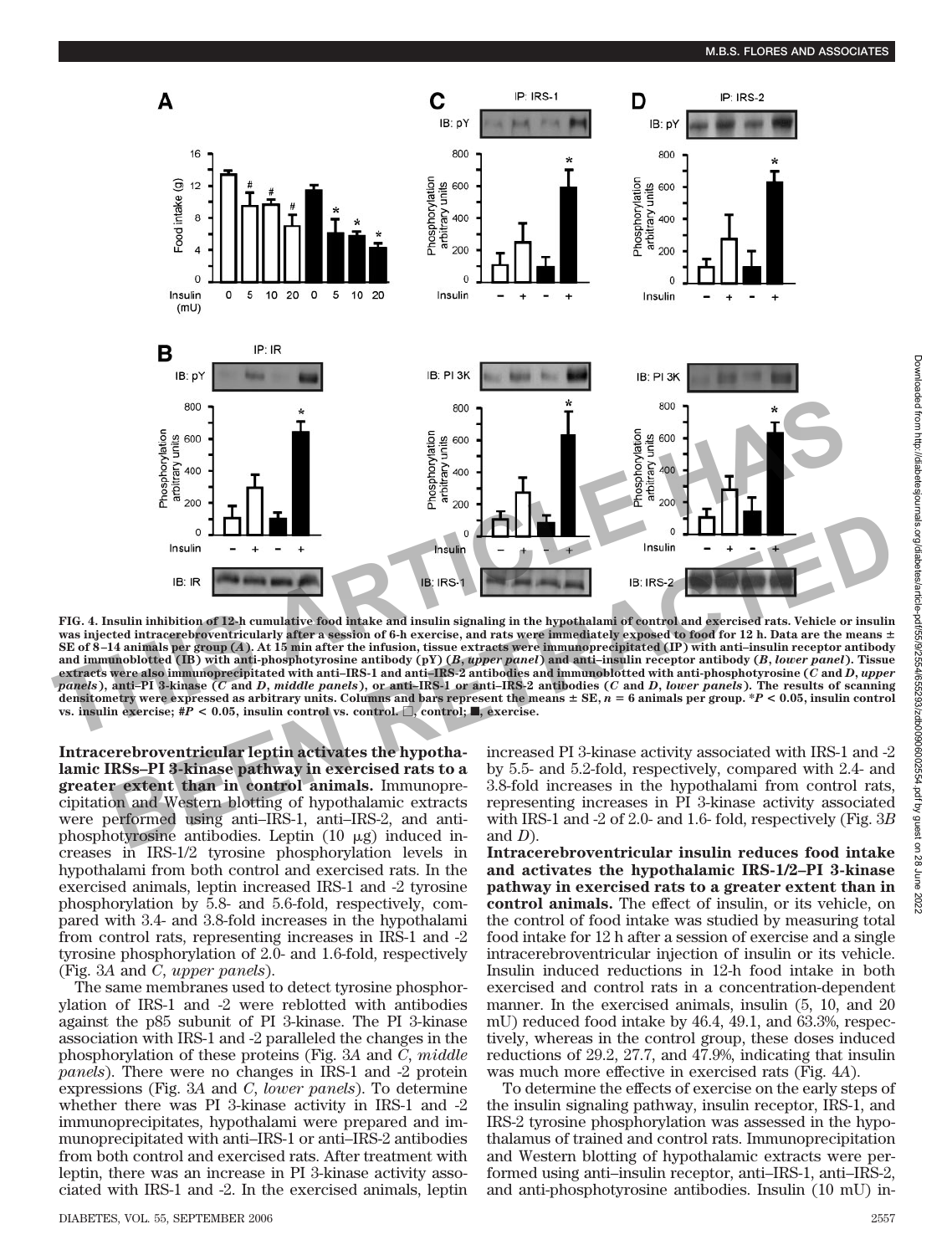

**FIG. 5. Insulin signaling in the hypothalami of control and exercised** rats. Hypothalami from rats injected with vehicle  $(-)$  or insulin  $(+)$ **were prepared 15 min after the infusion, as described in RESEARCH DESIGN AND METHODS. Fluorographs show the silica thin-layer chromatography plates of IRS-1– or IRS-2–associated PI 3-kinase activity. At 15 min after the infusion, whole-tissue extracts were immunoblotted (IB) with anti–pAkt serine 473 (***C***,** *upper panel***) or anti–pAkt threonine 308 (***D***,** *upper panel***) and with anti-Akt antibodies (***C* **and** *D***,** *lower panels***). The results of scanning densitometry were expressed as arbitrary** units. Columns and bars represent the means  $\pm$  SE,  $n = 6$  animals per **group.**  $*P < 0.05$ , insulin control vs. insulin exercise.  $\Box$ , control;  $\blacksquare$ **exercise. PIP, the migration position of PI 3–phosphate (***A* **and** *B***).**

duced increases in insulin receptor, IRS-1, and IRS-2 exercise. PIP, the migration position of PI 3-phosphate (*A* and *B*).<br>
duced increases in insulin receptor, IRS-1, and IRS-2<br>
tyrosine phosphorylation levels in the hypothalamus of<br>
hoth control and exercised rats. In the both control and exercised rats. In the exercised animals, insulin increased insulin receptor, IRS-1, and IRS-2 tyrosine phosphorylation by 6.0-, 5.5-, and 5.8-fold, respectively, compared with 2.7-, 2.3-, and 2.5-fold increases in the hypothalami from control rats, representing increases in insulin receptor and IRS-1/2 tyrosine phosphorylation of 3.0-, 3.6-, and 3.2-fold, respectively (Fig. 4*B*, *C*, and *D*, *upper panels*). The same membranes used to detect tyrosine phosphorylation of IRS-1/2 were reblotted with antibodies against the p85 subunit of PI 3-kinase. The PI 3-kinase association to IRS-1 and -2 paralleled the changes in phosphorylation of these proteins (Fig. 4*C* and *D*, *middle panels*).

To determine whether there was PI 3-kinase activity in the IRS-1/2 immunoprecipitates, hypothalami from control and exercised rats treated with insulin (10 mU), after a session of exercise, were prepared and immunoprecipitated with anti–IRS-1 or anti–IRS-2 antibodies. After treatment with insulin, there was an increase in PI 3-kinase activity associated with IRS-1 and -2. In the exercised animals, insulin increased PI 3-kinase activity associated with IRS-1 and -2 by 5.8- and 6.0-fold, respectively, compared with 2.5- and 2.6-fold increases in the hypothalami from control rats, representing increases in PI 3-kinase activity associated with IRS-1 and -2 of 2.0- and 1.6-fold, respectively (Fig. 5*A* and *B*).

Hypothalamic extracts from exercised and control rats

that were stimulated with insulin (10 mU) were lysed and the proteins separated by SDS-PAGE on gel and blotted with pAkt antibodies. In the hypothalami from exercised animals, insulin increased Akt serine 473 and Akt threonine 308 phosphorylation by 5.7- and 6.0*-*fold, respectively, compared with 2.8- and 3.7*-*fold increases in the hypothalami from control rats, representing increases in Akt serine phosphorylation of 2.7-fold (Fig. 5*C*, *upper panel*). No changes were observed in Akt protein expression (Fig. 5*C*, *lower panel*).

**Role of IL-6 in anorectic response to leptin and insulin.** IL-6 expression was detected in control animals; however, a 2.8-fold increase was observed in exercised animals (Fig. 6*A*). We tested whether the inhibitory effects of leptin and insulin on food intake depend on IL-6 by intracerebroventricular infusion of anti–IL-6 into exercised rats. Treatment with leptin or insulin markedly reduced 12-h food intake in exercised rats pretreated with vehicle, although pretreatment with anti–IL-6 blocked exercise-induced leptin (Fig. 6*B*) and insulin (Fig. 6*C*) sensitivity in a concentration-dependent manner, respectively (Fig. 6*B* and *C*). Consistent with the increase in leptin sensitivity, JAK2 (Fig. 6*D*) and STAT3 (Fig. 6*E*) phosphorylation were induced by exercise and reversed by anti–IL-6 in accordance with the control of food intake. Insulin induced a significant increase in insulin receptor (Fig. 6*F*), Akt serine 473 (Fig. 6*G*), and threonine (Fig. 6*H*) phosphorylation in the hypothalamus of exercised rats pretreated with vehicle. In animals pretreated with anti–IL-6, the effect of exercise on insulin signaling was reversed in a concentration-dependent manner. **EVALUAT SET AND SET AND SET AND SET AND SET AND SET AND SET AND SET AND SET AND SET AND SET AND SET AND SET AND SET AND SET AND SET AND SET AND SET AND SET AND SET AND SET AND SET AND SET AND SET AND SET AND SET AND SET** 

# **DISCUSSION**

Exercise training has multiple effects on metabolism and gene expression (31). However, little is known about the mechanisms by which exercise leads to reduced appetite. Here, we provide evidence for a molecular mechanism to account for increased insulin and leptin action in hypothalamus after exercise. Intracerebroventricular insulin or leptin infusion in doses that did not alter insulinemia or leptinemia reduced food intake in exercised rats to a greater extent than that observed in control animals. Exercise was associated with a marked increase in the phosphorylation/activity of several proteins involved in leptin and insulin signal transduction in hypothalamus. In addition, we investigated the regulatory role of IL-6 in mediating the increase in leptin and insulin sensitivity in hypothalamus. Treatment with insulin or leptin markedly reduced food intake in exercised rats that were pretreated with vehicle, although no increase in sensitivity to leptinand insulin-induced anorexia was detected after pretreatment with anti–IL-6 antibody. Increased leptin and insulin action in the brain may thus contribute to the modulation of energy homeostasis in exercised rats. **BEGINS THE EVALUATION** in the hypothalami of control and exercised as significant increase in insulin receptor (Fig. 6.6%), and three control and exercised vith vehicle ( $\rightarrow$ ) or insulin ( $\rightarrow$ ) photoplation in the hypoth

Despite a recent publication showing that the 12-week wheel exercise protocol reduced the expression of ObRb mRNA in the arcuate nucleus (32), our data demonstrate that after a session of exercise, there were no changes in the expression of hypothalamic proteins involved in leptin and insulin signal transduction. However, the phosphorylation status of these proteins was deeply modified. Exercise led to an increase in leptin- and insulin-stimulated ObR/JAK2 and insulin receptor tyrosine phosphorylation, respectively. The next step in leptin and insulin signaling may involve the tyrosine phosphorylation of IRS-1 and -2.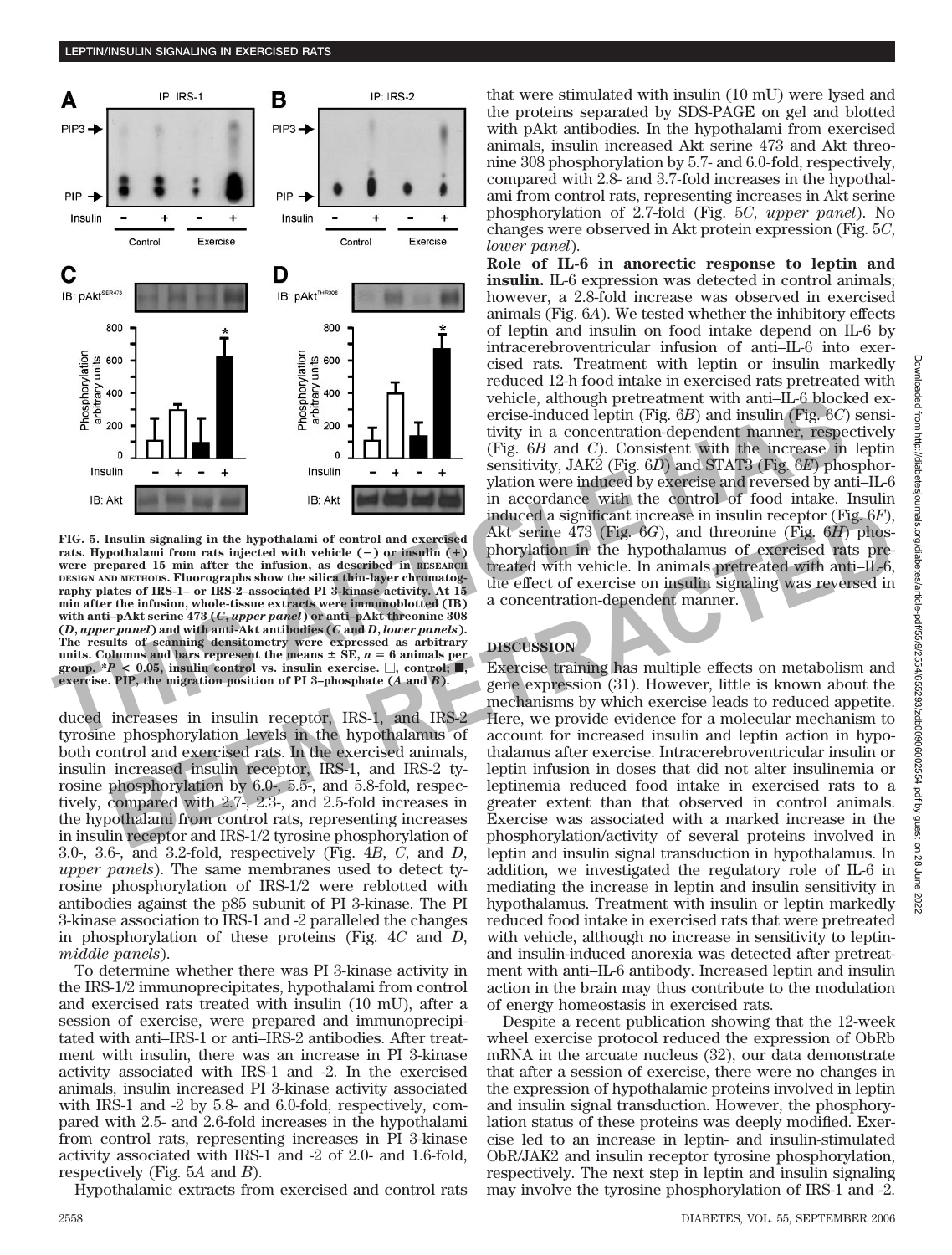

**FIG. 6. Blockade of leptin and insulin-induced inhibition of food intake by anti–IL-6. Hypothalami from rats were prepared as described in RESEARCH DESIGN AND METHODS. Tissue extracts from control and exercised rats were immunoblotted with anti–IL-6 antibody (***A***). Leptin and insulin were injected intracerebroventricularly in control rats, exercised rats, and exercised rats pretreated with anti–IL-6 at the doses indicated, and** the animals were immediately exposed to food for 12 h. Data are the means  $\pm$  SE of  $\pm$ -14 animals per group (*B* and *C*). Tissue extracts from **control rats, exercised rats, and exercised rats pretreated with anti–IL-6 were treated with leptin and immunoprecipitated (IP) with anti-JAK2 antibody and immunoblotted (IB) with anti-phosphotyrosine antibody (***D***,** *upper panel***) and with anti-JAK2 (***D***,** *lower panel***). Whole-tissue extracts were immunoblotted with anti–phospho STAT3 antibody (***E***,** *lower panel***) and with anti-STAT3 (***E***,** *lower panel***). Hypothalamus tissue extracts from control, exercised, and exercised rats pretreated with anti–IL-6 were treated with insulin and immunoprecipitated with anti–insulin receptor antibody and immunoblotted with anti-phosphotyrosine antibody (***F***,** *upper panel***) and with anti–insulin receptor (***F***,** *lower panel***). Whole-tissue extracts were immunoblotted with anti–phosphoserine 473 and anti–threonine 308 Akt antibody (***G* **and** *H***,** *lower panels***) and with anti-Akt (***G* **and** *H***,** *lower panels***). The results of scanning densitometry are expressed as arbitrary units***.* **Columns and bars represent the means** SE,  $n = 8$  animals per group. #P < 0.05, exercise vs. control; \*P < 0.05, exercise + anti-IL-6 vs. exercise.  $\square$ , control;  $\blacksquare$ , exercise;  $\boxtimes$ , exercise; + exercise; + exercise; + exercise; + exercise; + exercise; + **anti–IL-6. BEREATER SERVICES**<br> **BERRIKS AND ARTICLE SOMETHER SUBSET AND ALL AND SERVICE SERVICE SUBSET AND ALL AND SERVICE SUBSET AND AND SERVICE SUBSET AND SERVICE SUBSET AND SERVICE SUBSET AND SERVICE SUBSET AND SERVICE SUBSERVIC** otyrosine ant<br>**RPS** antibody<br>retreated wit<br>sphotyrosine<br>-phosphoseri<br>ning densitom

As shown above, the amounts of IRS-1 and -2 were unchanged in the hypothalamus of exercised rats. In contrast, the phosphorylation of IRS-1 and -2 after stimulation with leptin or insulin increased in those rats compared with control animals. Because IRS-1 and -2 are the main molecules linking leptin and insulin signaling to PI 3-kinase activity, we examined the leptin- and insulininduced association of IRS-1 and -2 with the p85 subunit of PI 3-kinase and found it to be increased in the hypothalamus of exercised rats. After IRS-1– or IRS-2–PI 3-kinase association, PI 3-kinase is activated and may in turn activate Akt, a serine kinase with pleiotropic actions in several tissues (33). The activation of Akt-1/protein kinase B is accompanied by an increase in its serine and threonine phosphorylation (22). Thus, the increase in the association between IRS-1 or IRS-2 and PI 3-kinase, and the increase in PI 3-kinase activity after leptin or insulin infusion in the hypothalamus of exercised rats, may play a role in the increased responsiveness to leptin and insulin in these animals.

Selective impairment of leptin and insulin signaling through the PI 3-kinase pathway in the hypothalamus could be pathophysiologically important in the development of obesity. Recent studies have shown that activation

DIABETES, VOL. 55, SEPTEMBER 2006 2559

of the PI 3-kinase pathway could be involved in the anorexigenic effect of insulin or leptin (14,34,35). Our findings, in a model of exercise training, are relevant because insulin-induced tyrosine phosphorylation of IRSs and PI 3-kinase activity are reduced in the hypothalamus of different animal models of obesity (14,36,37). Thus, exercise training may be one therapeutic strategy to restore impaired leptin and insulin signal transduction in the hypothalamus of obese individuals.

In addition to the increased insulin and leptin sensitivity observed in the PI 3-kinase pathway, our data also provide evidence that there is an increase in leptin sensitivity in the JAK2/STAT3 pathway. Leptin activation of STAT3 requires the leptin receptor, which associates with and activates JAK2 in a ligand-dependent manner (8,9,12,38). One potential mediator of increased STAT3 activation in the hypothalamus of exercised rats is expression of SOCS-3, a suppressor of cytokine signaling. Forced expression of SOCS-3 in mammalian cells antagonizes leptin signaling, probably by binding and antagonizing JAK activity (39). Using Western blotting, we examined the expression of SOCS-3 in hypothalami of exercised rats. No significant differences were found between the two groups (data not shown). In addition, we found no significant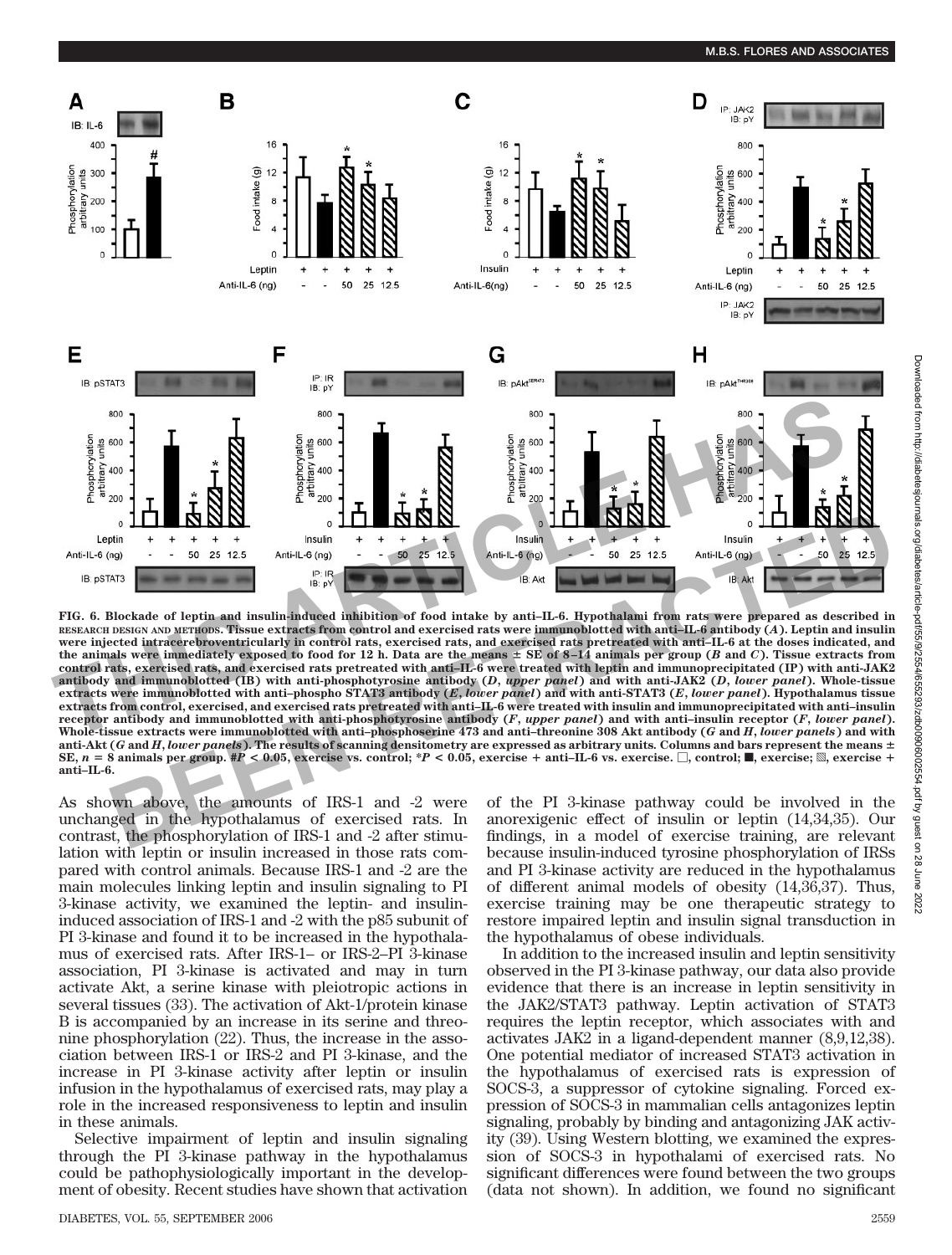difference in hypothalamic protein-tyrosine phosphatase 1b expression and its association with JAK2 and ObR between the two groups (data not shown). Thus, a molecular basis for the observed increase in leptin's ability to activate STAT3 signaling after 1 day of exercise remains to be determined.

Perhaps the most striking finding was the reversal of exercise-induced increased hypothalamic insulin and leptin sensitivity by blocking the action of IL-6 action. These data are in accordance with earlier studies demonstrating that IL-6 treatment enhances energy expenditure in both rodents and humans (30,40–42). It has been previously shown that IL-6 treatment stimulates energy expenditure at the level of the brain in rodents (30,41,43), and it might be assumed that endogenous IL-6 also acts on the brain during exercise. The IL-6 exerting this effect during exercise could be produced by the brain itself, which has been shown to have increased IL-6 production during exercise (44). Alternatively, the large quantities of endocrine IL-6 produced from working skeletal muscle (45) might reach appropriate sites in the brain (23,46,47).

Numerous biological responses of different cell types are induced by IL-6, which activates STAT3 and Ras– extracellular signal-regulated kinase-1/2 via JAKS, and the balance of activation of both pathways is considered to direct the cell fate in response to IL-6 (48). The cross talk of signals mediated by a cytokine and growth factor has been previously reported in the case of the phosphorylation of tyrosine kinase receptors by the growth hormone– activated JAK2 (49). This suggests that the IL-6–induced activation of JAK2 is involved in the activation of insulin and leptin receptor–mediated signals in rat hypothalamus. Conversely, it has been reported that the PI 3-kinase and Akt pathways may be activated via gp130 (the glycoprotein of 130 kDa) recruitment of adaptor molecules to create 3-kinase (50). (44). Alternatively, the large quantities or encodering H-O and the particle in the base are. Science 268-664-666 or appropriate sites in the brain  $R$  Moreover and the base are science 268-64-66 or appropriate sites in t From the cell fact in response to II-6 (48). The cross talk scheme is a state of the phase and growth factor last scheme in diabetic mice. Procharate New and Engine provides in the case of the phosphoryla eliminated by a

binding sites to the SH2 domain of the p85 subunit of PI<br>
3-kinase (50).<br>
In the current study, using an in vivo approach, we saw<br>
a synergistic effect of IL-6 on the insulin-stimulated ty-<br>
rosine phosphorylation of IRS-1 In the current study, using an in vivo approach, we saw a synergistic effect of IL-6 on the insulin-stimulated tyrosine phosphorylation of IRS-1 and on the serine phos phorylation of protein kinase B/Akt in rat hypothalamus. These results are clearly different from the findings of Senn et al. (51) in HepG2 cells and may indicate that the induction of SOCS-3 by IL-6 either follows a different time course in hepatocytes or that the major effect of IL-6 is exerted through other mechanisms, such as the transcriptional regulation identified in the current work. However, the recent finding (52) that a high IL-6 infusion for 2 h in rats did not reduce the insulin effect during a euglycemic clamp clearly supports the theory that any acute inhibitory effects of IL-6, mediated through a transient activation of SOCS-3, are of less importance for whole-body insulin sensitivity. Similar results have recently been reported in humans (53). Because IL-6 has been shown both to interfere with insulin-signaling pathways in the liver and adipocytes in an inhibitory manner and to reduce insulinstimulated glycogen synthesis in hepatocytes, the cross talk of IL-6 with insulin-signaling pathways appears to be tissue specific.

The current study provides direct measurements of leptin and insulin signaling in the hypothalamus, and it documents increased sensitivity to these hormones in the hypothalamus of exercised rats in an IL-6–dependent manner. These findings provide support for the hypothesis that exercise could have appetite-suppressive actions mediated by the hypothalamus.

## **ACKNOWLEDGMENTS**

These studies were supported by grants from Fundacão de Amparo à Pesquisa do Estado de São Paulo (FAPESP) and the Conselho Nacional de Desenvolvimento Científico e Tecnológico (CNPq).

We are thank Dr. Nicola Conran for English language editing.

#### **REFERENCES**

- 1. Richard D, Lachance P, Deshaies Y: Effects of exercise-rest cycles on energy balance in rats. *Am J Physiol* 256:R886–R891, 1989
- 2. Richard D, Rivest S: The role of exercise in thermogenesis and energy balance. *Can J Physiol Pharmacol* 67:402–409, 1989
- 3. Rivest S, Landry J, Richard D: Effect of exercise training on energy balance of orchidectomized rats. *Am J Physiol* 257:R550–R555, 1989
- 4. Wing RR, Hill JO: Successful weight loss maintenance. *Annu Rev Nutr* 21:323–341, 2001
- 5. Halaas JL, Gajiwala KS, Maffei M, Cohen SL, Chait BT, Rabinowitz D, Lallone RL, Burley SK, Friedman JM: Weight-reducing effects of the plasma protein encoded by the obese gene. *Science* 269:543–546, 1995
- 6. Campfield LA, Smith FJ, Guisez Y, Devos R, Burn P: Recombinant mouse OB protein: evidence for a peripheral signal linking adiposity and central neural networks. *Science* 269:546–549, 1995
- 7. Vaisse C, Halaas JL, Horvath CM, Darnell JE Jr, Stoffel M, Friedman JM: Leptin activation of Stat3 in the hypothalamus of wild-type and ob/ob mice but not db/db mice. *Nat Genet* 14:95–97, 1996
- 8. Ghilardi N, Ziegler S, Wiestner A, Stoffel R, Heim MH, Skoda RC: Defective STAT signaling by the leptin receptor in diabetic mice. *Proc Natl Acad Sci USA* 93:6231–6235, 1996
- 9. Ghilardi N, Skoda RC: The leptin receptor activates janus kinase 2 and signals for proliferation in a factor-dependent cell line. *Mol Endocrinol* 11:393–399, 1997
- 10. Carvalheira JB, Siloto RM, Ignacchitti I, Brenelli SL, Carvalho CR, Leite A, Velloso LA, Gontijo JA, Saad MJ: Insulin modulates leptin-induced STAT3 activation in rat hypothalamus. *FEBS Lett* 500:119–124, 2001
- 11. Carvalheira JB, Ribeiro EB, Folli F, Velloso LA, Saad MJ: Interaction between leptin and insulin signaling pathways differentially affects JAK-STAT and PI 3-kinase-mediated signaling in rat liver. *Biol Chem* 384:151– 159, 2003
- 12. Bjorbaek C, Uotani S, da Silva B, Flier JS: Divergent signaling capacities of the long and short isoforms of the leptin receptor. *J Biol Chem* 272:32686– 32695, 1997
- 13. Kellerer M, Koch M, Metzinger E, Mushack J, Capp E, Haring HU: Leptin activates PI-3 kinase in C2C12 myotubes via janus kinase-2 (JAK-2) and insulin receptor substrate-2 (IRS-2) dependent pathways. *Diabetologia* 40:1358–1362, 1997
- 14. Carvalheira JB, Ribeiro EB, Araujo EP, Guimaraes RB, Telles MM, Torsoni M, Gontijo JA, Velloso LA, Saad MJ: Selective impairment of insulin signalling in the hypothalamus of obese Zucker rats. *Diabetologia* 46:1629– 1640, 2003
- 15. Sun XJ, Rothenberg P, Kahn CR, Backer JM, Araki E, Wilden PA, Cahill DA, Goldstein BJ, White MF: Structure of the insulin receptor substrate IRS-1 defines a unique signal transduction protein. *Nature* 352:73–77, 1991
- 16. Lavan BE, Lane WS, Lienhard GE: The 60-kDa phosphotyrosine protein in insulin-treated adipocytes is a new member of the insulin receptor substrate family. *J Biol Chem* 272:11439–11443, 1997
- 17. Folli F, Saad MJ, Backer JM, Kahn CR: Insulin stimulation of phosphatidylinositol 3-kinase activity and association with insulin receptor substrate 1 in liver and muscle of the intact rat. *J Biol Chem* 267:22171–22177, 1992
- 18. Saad MJ, Folli F, Kahn JA, Kahn CR: Modulation of insulin receptor, insulin receptor substrate-1, and phosphatidylinositol 3-kinase in liver and muscle of dexamethasone-treated rats. *J Clin Invest* 92:2065–2072, 1993
- 19. Kuhne MR, Pawson T, Lienhard GE, Feng GS: The insulin receptor substrate 1 associates with the SH2-containing phosphotyrosine phosphatase Syp. *J Biol Chem* 268:11479–11481, 1993
- 20. Skolnik EY, Lee CH, Batzer A, Vicentini LM, Zhou M, Daly R, Myers MJ Jr, Backer JM, Ullrich A, White MF, et al.: The SH2/SH3 domain-containing protein GRB2 interacts with tyrosine-phosphorylated IRS1 and Shc: implications for insulin control of ras signalling. *EMBO J* 12:1929–1936, 1993
- 21. Yamauchi K, Milarski KL, Saltiel AR, Pessin JE: Protein-tyrosine-phosphatase SHPTP2 is a required positive effector for insulin downstream signaling. *Proc Natl Acad SciUSA* 92:664–668, 1995
- 22. Kobayashi T, Cohen P: Activation of serum- and glucocorticoid-regulated protein kinase by agonists that activate phosphatidylinositide 3-kinase is